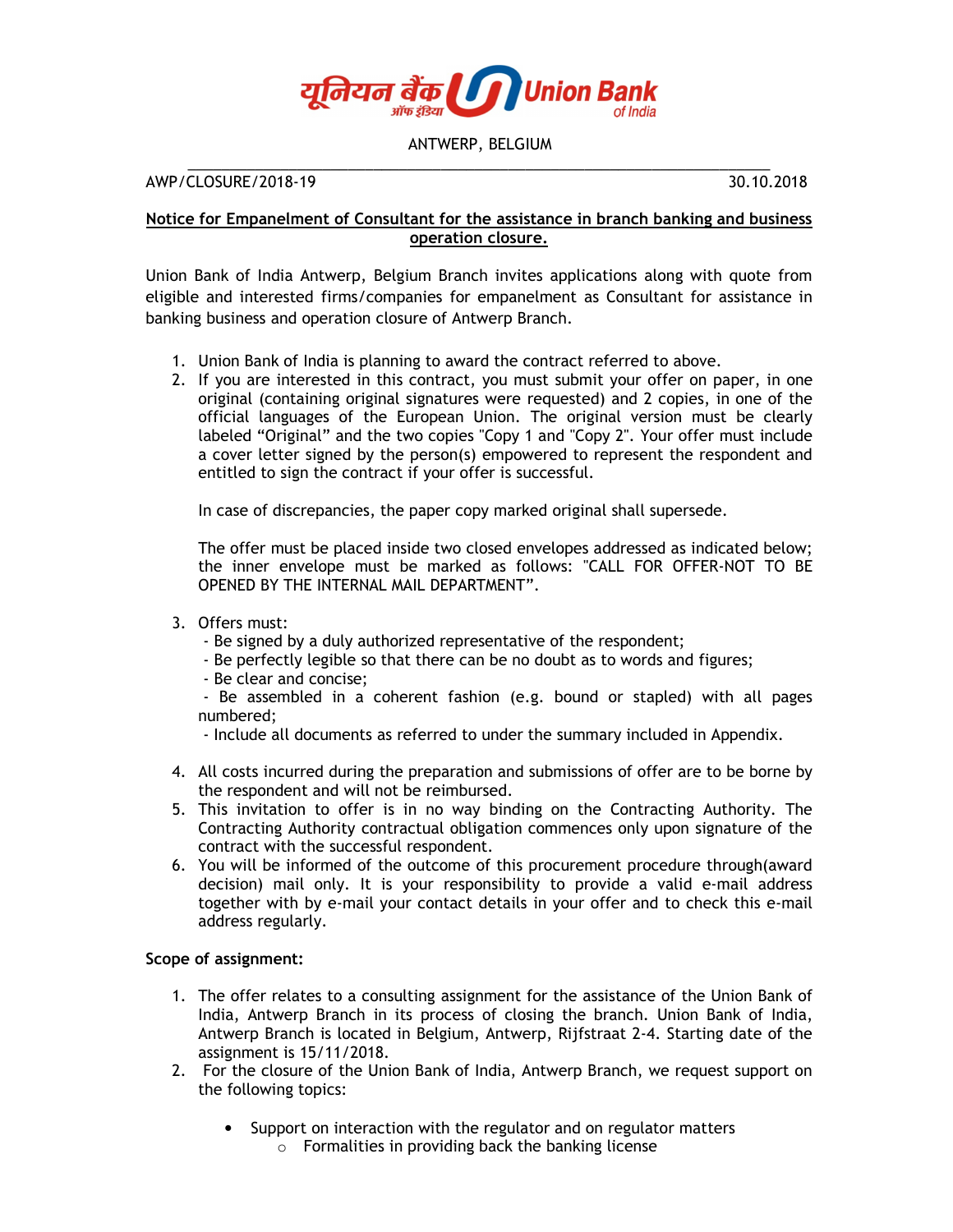- $\circ$  Support in relationship with regulator
- $\circ$  Support with formal roadmap
- Support from an accounting perspective (Belgian GAAP vs. Indian GAAP)
	- o Accounting environment with a 'non-continuation' principle
	- o Local prudential and tax accounts. group accounts
- Support from a tax perspective
	- o Tax formalities at the level of VAT
	- o Tax formalities at the level of corporate tax
- Support from a legal perspective
	- $\circ$  Legal formalities related to closing the branch (notary formalities)
	- o Legal formalities related to ending of supplier contracts
- 3. Union Bank of India, Antwerp Branch maintains a mandatory set of personality skills that serves as a minimum for our external workforce. Please bear in mind these soft skills when submitting your candidates: Flexibility, Attention to detail, Proactivity Analytical mindset, Strong communicator and Critical mindset.

We require following specific profiles for the assistance in the closure of the branch:

- Regulatory topics: Specialist in communication with regulator
- Accounting topics: Specialist in the financial services industry with knowledge of accounting or companies in discontinuation
- Tax topics: Specialist in tax formalities (both VAT and corporate tax)
- Legal topics: Specialist in discontinuation of companies (companies code).

Empanelment will be done as per Bank's norms. Eligible interested firms/companies agreeable to the terms and conditions may send application at below mentioned address by 12.11.2018 1700 Hrs CET (Central European Standard Time) +1 Hr. GMT.

The hard copies of letter of acceptance of terms and conditions, undertaking letter, compliance to "Dos & Don'ts" and undertaking of fidelity and secrecy will be sent to selected respondent after approval from Bank.

Bank will not entertain any communication/correspondence from applying firm till final selection of the firm.

**Chief Executive Union Bank of India 2-4, Rijfstraat,2018 Antwerp, Belgium Phone: +32 3494 1542 e-mail: ce.awp@unionbankofindia.com**